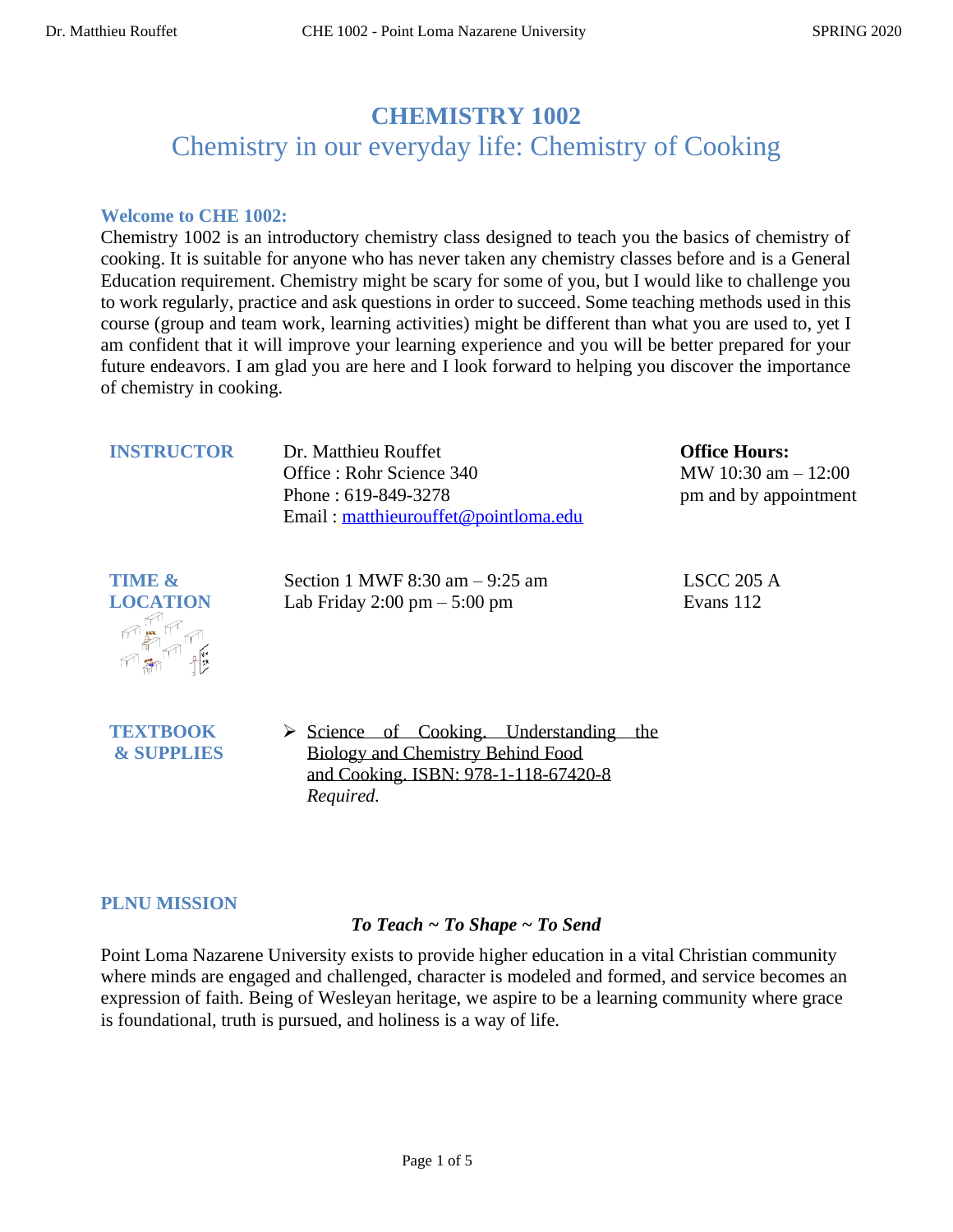### **COURSE GOALS and LEARNING OUTCOMES**

At the end of the course you will be able to:

- ➢ Design and conduct an investigation based on the scientific method.
- ➢ Analyze observable facts and numerical data to arrive at an evidence-based conclusion.
- ➢ Apply knowledge of fundamental chemistry/biochemistry principles to food and cooking examples.
- ➢ Identify and use appropriate and sufficient scientific evidence to evaluate claims and explanations about the natural and designed world in the context of food and cooking.

### **GENERAL EDUCATION LEARNING OUTCOMES**

 $\triangleright$  GELO 1d will be assessed directly using questions on the final exam

#### **FINAL EXAMINATION POLICY**

Successful completion of this class requires taking the final examination **on its scheduled day**. The final examination schedule is posted on the [Class Schedules](http://www.pointloma.edu/experience/academics/class-schedules) site. No requests for early examinations or alternative days will be approved.

#### **PLNU COPYRIGHT POLICY**

Point Loma Nazarene University, as a non-profit educational institution, is entitled by law to use materials protected by the US Copyright Act for classroom education. Any use of those materials outside the class may violate the law.

#### **PLNU ACADEMIC HONESTY POLICY**

Students should demonstrate academic honesty by doing original work and by giving appropriate credit to the ideas of others. Academic dishonesty is the act of presenting information, ideas, and/or concepts as one's own when in reality they are the results of another person's creativity and effort. A faculty member who believes a situation involving academic dishonesty has been detected may assign a failing grade for that assignment or examination, or, depending on the seriousness of the offense, for the course. Faculty should follow and students may appeal using the procedure in the university Catalog. See [Academic Policies](http://catalog.pointloma.edu/content.php?catoid=18&navoid=1278) for definitions of kinds of academic dishonesty and for further policy information.

#### **PLNU ACADEMIC ACCOMMODATIONS POLICY**

While all students are expected to meet the minimum standards for completion of this course as established by the instructor, students with disabilities may require academic adjustments, modifications or auxiliary aids/services. At Point Loma Nazarene University (PLNU), these students are requested to register with the Disability Resource Center (DRC), located in the Bond Academic Center. [\(DRC@pointloma.edu](mailto:DRC@pointloma.edu) or 619-849-2486). The DRC's policies and procedures for assisting such students in the development of an appropriate academic adjustment plan (AP) allows PLNU to comply with Section 504 of the Rehabilitation Act and the Americans with Disabilities Act. Section 504 (a) prohibits discrimination against students with special needs and guarantees all qualified students equal access to and benefits of PLNU programs and activities. After the student files the required documentation, the DRC, in conjunction with the student, will develop an AP to meet that student's specific learning needs. The DRC will thereafter email the student's AP to all faculty who teach courses in which the student is enrolled each semester. The AP must be implemented in all such courses.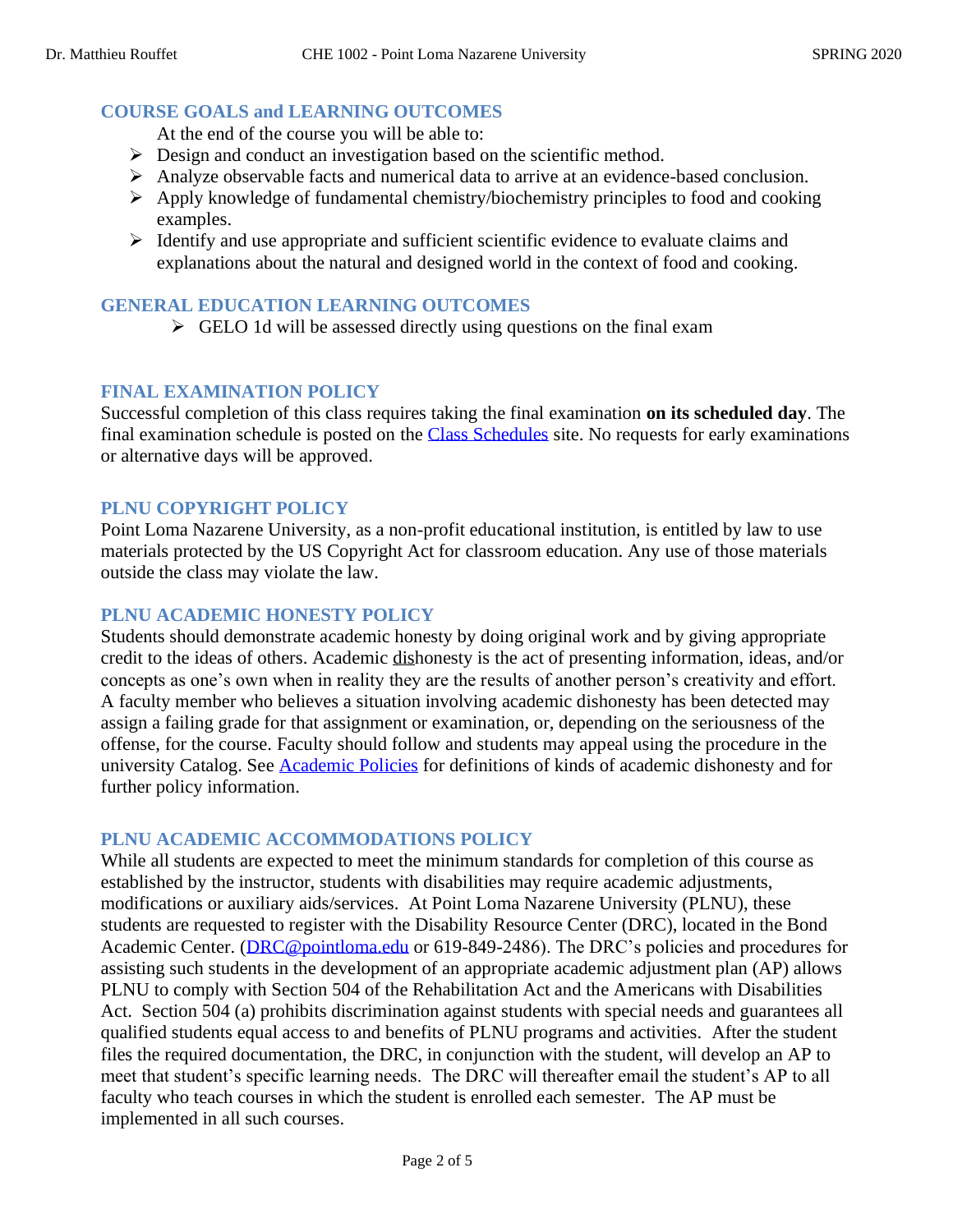If students do not wish to avail themselves of some or all of the elements of their AP in a particular course, it is the responsibility of those students to notify their professor in that course. PLNU highly recommends that DRC students speak with their professors during the first two weeks of each semester about the applicability of their AP in that particular course and/or if they do not desire to take advantage of some or all of the elements of their AP in that course.

# **PLNU ATTENDANCE AND PARTICIPATION POLICY**

Regular and punctual attendance at all classes is considered essential to optimum academic achievement. If the student is absent from more than 10 percent of class meetings, the faculty member can file a written report which may result in de-enrollment. If the absences exceed 20 percent, the student may be de-enrolled without notice until the university drop date or, after that date, receive the appropriate grade for their work and participation. See [Academic Policies](http://catalog.pointloma.edu/content.php?catoid=18&navoid=1278) in the Undergraduate Academic Catalog.

# **ADMINISTRATION**

➢ Exams and Learning Activities: Three (3) lecture exams, a comprehensive final exam and several learning activities will be given during the semester. Make-up exams will be arranged only if the instructor is contacted prior to the scheduled exam time and then only if you present an institutionally valid excuse.

# **EVALUATION**

The activities described above will contribute to your total course grade according to the following:

| Lecture Examinations (3)     | 40% |
|------------------------------|-----|
| Learning Activities/homework | 40% |
| <b>Final Examination</b>     | 20% |

Letter grades will be assigned at the end of the course based on your percentage of total possible points, according to the following scale:

| A. $90 - 92.9%$          | $\mathbf{A}$ 93 – 100 % |                     |
|--------------------------|-------------------------|---------------------|
| <b>B</b> . $80 - 82.9$ % | <b>B</b> $83 - 86.9%$   | $B_+$ 87 – 89.9 %   |
| <b>C</b> . $70 - 72.9$ % | $C$ 73 – 76.9 %         | $C_+$ 77 – 79.9 %   |
| <b>D</b> . $60 - 62.9$ % | <b>D</b> $63 - 66.9$ %  | $D_{+}$ 67 – 69.9 % |
| $\text{F}$ < 59.9 %      |                         |                     |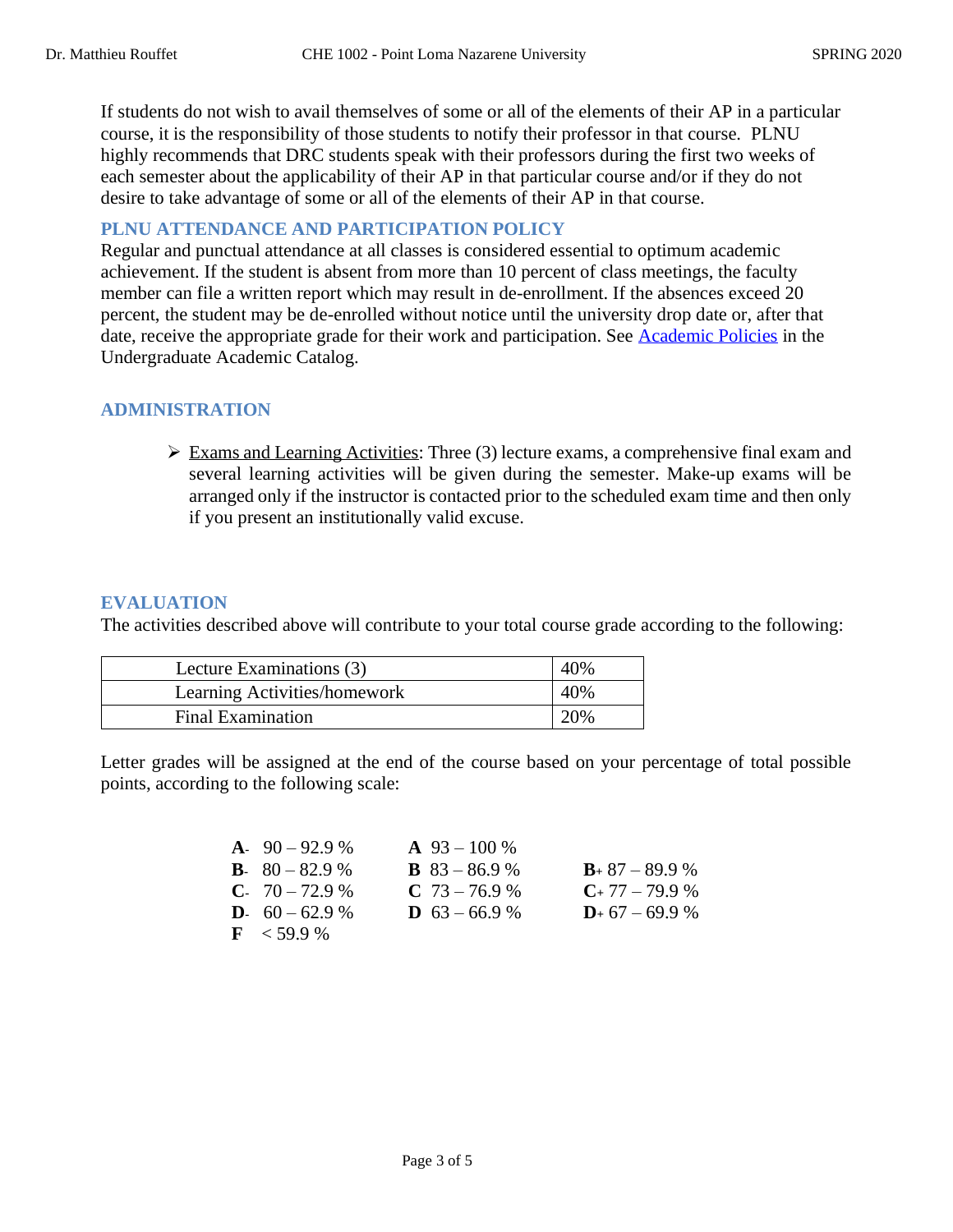# **CHEMISTRY 1002 TENTATIVE CLASS SCHEDULE**

| <b>WEEK</b> | <b>DATE</b> | <b>LECTURE TOPICS</b>                                                   | <b>CHAPTERS</b>                 | <b>LAB</b>                                              |
|-------------|-------------|-------------------------------------------------------------------------|---------------------------------|---------------------------------------------------------|
| Week 1      | Tue 01/14   | Introduction: syllabus/course overview/<br>team building                | //////////////////////////      | Friday 01/17<br>Lab 1: Intro to<br>cooking<br>(group 1) |
|             | Wed 01/15   | Ch 1: The Science of Food and Cooking:<br>Macromolecules                | 1                               |                                                         |
|             | Fri 01/17   | Ch 1: The Science of Food and Cooking:<br>Macromolecules                | $\mathbf{1}$                    |                                                         |
| Week 2      | Mon 01/20   | <b>MLK</b> day                                                          | ///////////////////////////     | Friday 01/24                                            |
|             | Wed 01/22   | Ch 1: The Science of Food and Cooking:<br>Macromolecules                | 1                               | Lab 1: Intro to<br>cooking                              |
|             | Fri 01/24   | Ch 1: The Science of Food and Cooking:<br>Macromolecules                | 1                               | (group 2)                                               |
| Week 3      | Mon 01/27   | Ch 1: The Science of Food and Cooking:<br>Macromolecules                | Learning Activity 1<br>assigned | Friday 01/31<br>Lab 1: Cheese                           |
|             | Wed 01/29   | Ch 1: The Science of Food and Cooking:<br>Macromolecules                | 1                               | (group 1)                                               |
|             | Fri 01/31   | Ch 1: The Science of Food and Cooking:<br>Macromolecules                | 1                               |                                                         |
|             | Mon 02/03   | Ch 1: The Science of Food and Cooking:<br>Macromolecules                | Learning Activity 2<br>due      | Friday 02/07<br>Lab 2: Cheese                           |
| Week 4      | Wed 02/05   | Ch 1: The Science of Food and Cooking:<br>Macromolecules                | 1                               | (group 2)                                               |
|             | Fri 02/07   | Ch 1: The Science of Food and Cooking:<br>Macromolecules                | $\mathbf{1}$                    |                                                         |
|             | Mon 02/10   | Ch 1: The Science of Food and Cooking:<br>Macromolecules                | 1                               | Friday 02/14                                            |
| Week 5      | Wed 02/12   | Ch 1: The Science of Food and Cooking:<br>Macromolecules                | $\mathbf{1}$                    | Lab 2: Caramel<br>(group 2)                             |
|             | Fri 02/14   | Ch 1: The Science of Food and Cooking:<br>Macromolecules/Review session | $\mathbf{1}$                    |                                                         |
|             | Mon 02/17   | <b>EXAM 1</b> (Chapters 1)                                              | ///////////////////////////     | Friday 02/21                                            |
| Week 6      | Wed 02/19   | Ch 3: Milk and Ice Cream                                                | 3                               | Lab 3: Caramel                                          |
|             | Fri 02/21   | Ch 3: Milk and Ice Cream                                                | 3                               | (group 1)                                               |
|             | Mon 02/24   | Ch 3: Milk and Ice Cream                                                | 3                               | Friday 02/28                                            |
| Week 7      | Wed 02/26   | Ch 3: Milk and Ice Cream                                                | 5                               | Lab 3: Ice                                              |
|             | Fri 02/28   | Ch 5: Cheese, Yogurt and Sour Cream                                     | 5                               | Cream<br>(group 1)                                      |
| Week 8      | Mon 03/02   | Ch 5: Cheese, Yogurt and Sour Cream                                     | 5                               | Friday 03/06<br>Lab 4: Ice<br>Cream                     |
|             | Wed 03/04   | Ch 5: Cheese, Yogurt and Sour Cream                                     | 5                               |                                                         |
|             | Fri 03/06   | Ch 5: Cheese, Yogurt and Sour Cream                                     | 5                               | (group 2)                                               |